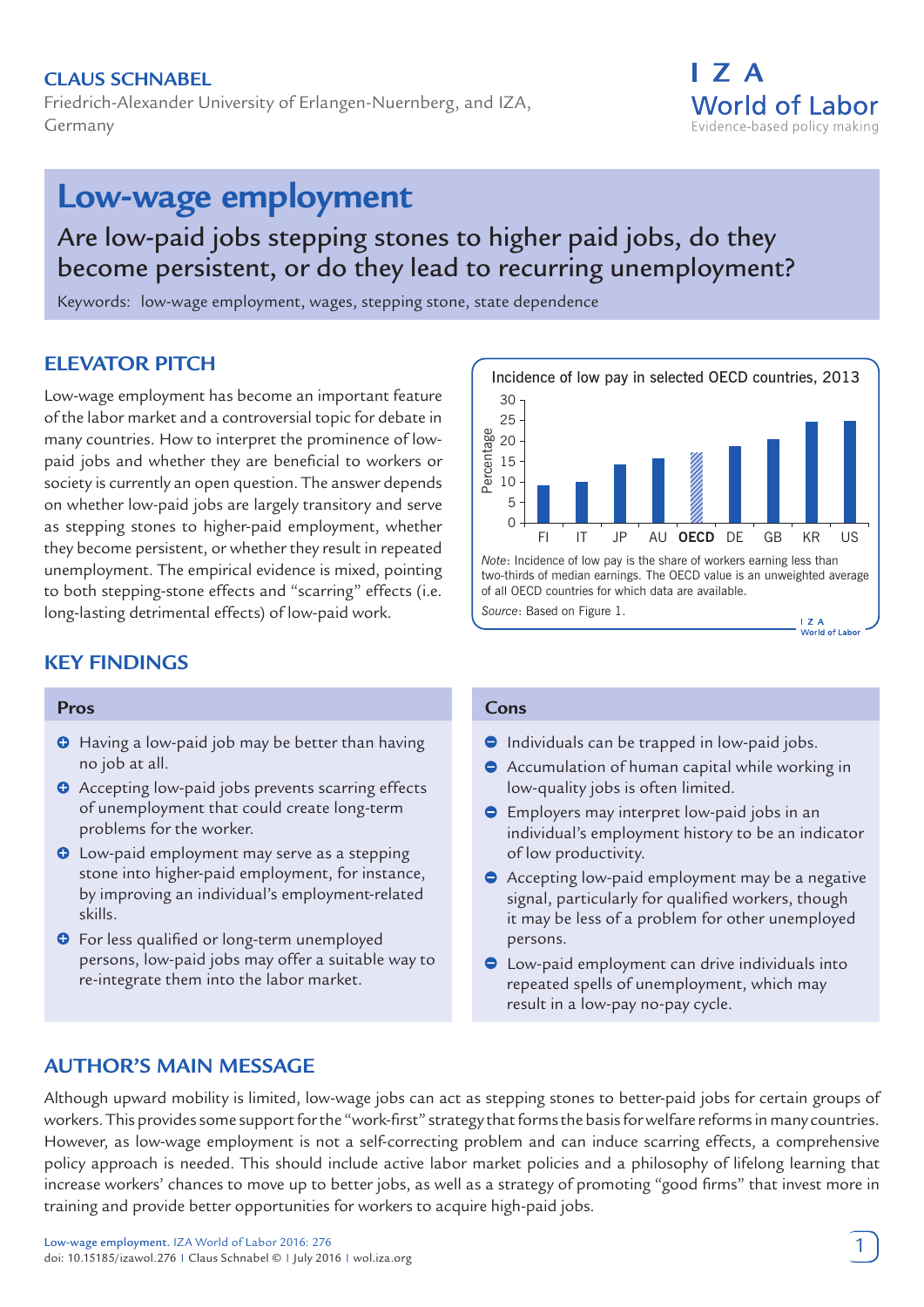# **MOTIVATION**

In many countries, the existence of a sizable (and often increasing) low-wage sector has become an important feature of the labor market and a controversial topic for debate, particularly when seen against the backdrop of increasing earnings and income inequality. Low-wage jobs are usually defined as those that pay less than twothirds of the national median or mean of gross hourly wages; as such, being in lowwage employment is not necessarily the result of only working part-time. Although there is some evidence about the specific characteristics that seem to make certain workers susceptible to low-paid jobs, it is unclear how the prominence of low-paid employment in labor markets should be interpreted; likewise, it is a matter of debate whether low-paid work is beneficial to individuals or society. A key issue is the nature of low-wage employment; is it a transitory or a persistent experience in an individual's working career? In other words, do low-paid workers tend to be trapped in low-wage employment, or can they use those positions as stepping stones to higher-paid jobs?

# **DISCUSSION OF PROS AND CONS**

In 2013, about one out of six full-time workers in OECD countries earned wages that amounted to less than two-thirds of the median wage, and were thus regarded as lowwage earners. Figure 1 shows that the incidence of low pay varies considerably among OECD countries. In 2013, it ranged from about 9 or 10% in Finland, Switzerland, and Italy to almost 25% in Ireland, Korea, and the US. Since 2003, the incidence of low pay has increased in some countries and decreased in others. As a result, the (unweighted) OECD average of about 17% has not changed much in the last ten years.

In order to understand low-wage employment and its implications, research has concentrated on three main issues. First, it is important to understand the determinants



The OECD average is an unweighted average of all OECD countries for which data are available.

 $\overline{I}$  Z A Morld of Labor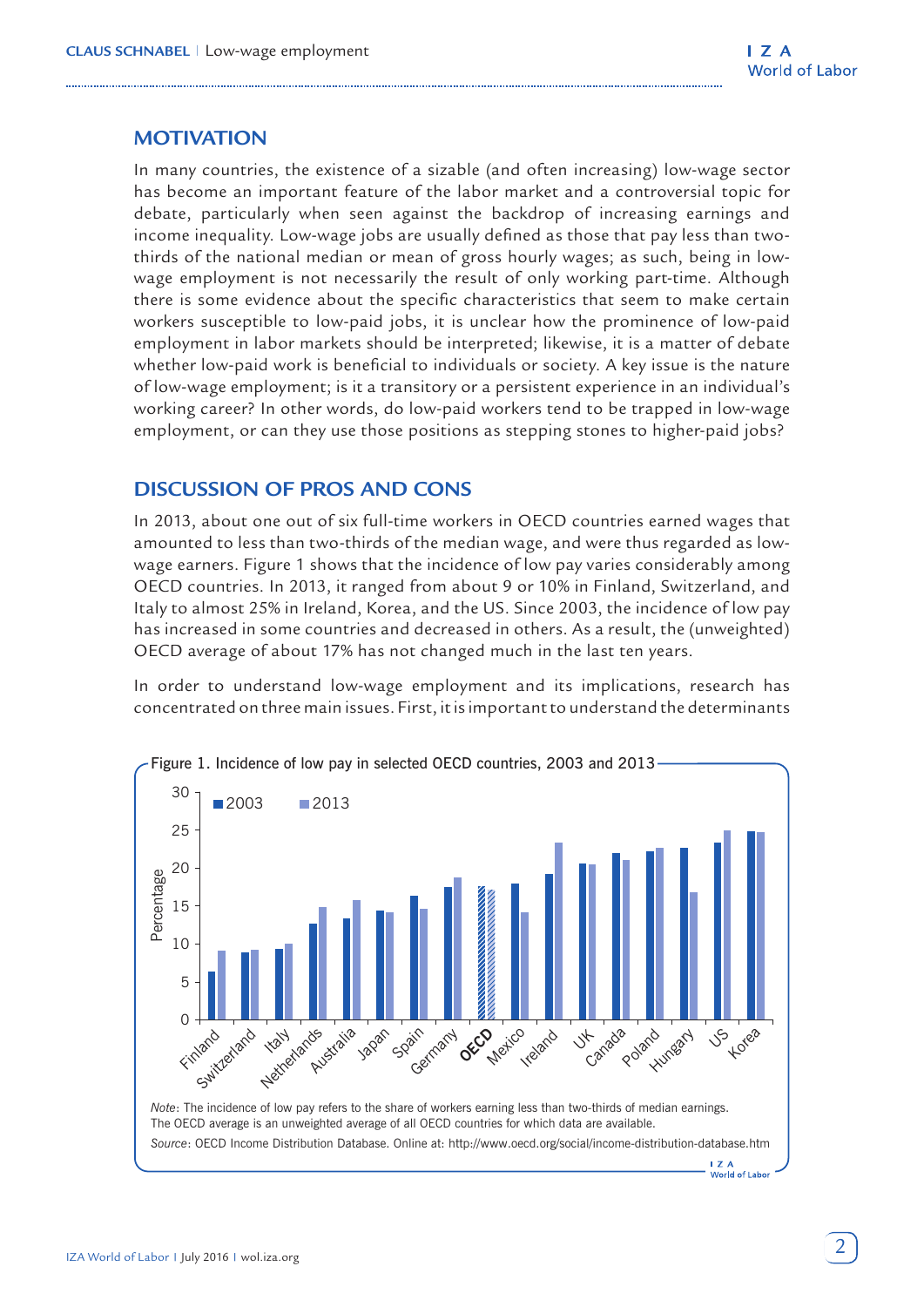of being in a low-paid job, i.e. the individual or firm characteristics that are typical for low-wage employment. Second, it is crucial to know whether low-wage jobs are mainly transitory in nature typically leading to higher-paid jobs later on, whether they tend to become persistent, or whether they even result in (repeated) unemployment. Third, low-paid jobs should be compared to other available alternatives; it is particularly interesting to determine if it is better to take up a low-paid job, or to remain unemployed and wait for a better job offer in the future.

The labor market and welfare reforms implemented in the last 20 years across most OECD countries have typically assumed that any work, even if it is a low-paid job, is better than being unemployed and being reliant on welfare. There is some justification for this rationale, particularly if taking up a low-paid job has a good chance of improving an employee's future pay and working conditions. One major argument in favor of accepting low-paid jobs is that it helps the worker avoid "scarring effects" associated with unemployment (i.e. the worker becomes burdened with negative effects from unemployment that persist over time, acting as a proverbial "scar") [1]. Prospective employers often regard being unemployed as a negative signal, which may reduce the applicant's chances of receiving attractive job offers. While unemployed, individuals incur a depreciation of their human capital, and their preferences may change toward engaging in more leisure activities, resulting in a reduction of labor supply [2]. By taking up a low-paid job rather than waiting for a better job offer, individuals reduce their unemployment duration and thus the aforementioned scarring effects. For some groups of workers, such as long-term unemployed or low-qualified workers as well as those that have been out of the labor force (e.g. due to parental leave), low-paid jobs may be a way to re-integrate them into the labor market.

Low-paid employment is particularly acceptable if it is primarily transitory, serving as a stepping stone to better-paid jobs, for instance, by improving employment-related skills. If low pay work is a transitory condition that is spread across the general workforce, this means that earnings inequality will be shared, at least to some degree, among different individuals over their employment life cycle. In addition, if low pay is a transitory phenomenon and acts as a stepping stone to higher pay, there may be less need to maintain an adequate minimum wage than in a situation where low pay is persistent and people are only able to receive an inadequate minimum wage that does not cover their basic needs [3].

However, a totally different appraisal emerges if low-wage employment tends to be persistent, or even leads to a vicious circle of low-paid jobs and unemployment (which is sometimes called the "low-pay no-pay cycle"). Individuals could be trapped in low-quality jobs or be driven into repeated spells of unemployment for a number of reasons. For instance, employers may interpret low-quality and low-paid jobs in a worker's employment history as an indicator of low (future) productivity [1]. This negative signal should be particularly pronounced for individuals with higher levels of qualifications, reducing their chances of getting a job that corresponds to their formal qualification. Similarly, accumulation of human capital in low-quality jobs is often limited and is probably not much higher than during unemployment, particularly when compared to situations where unemployed individuals receive training measures from the employment agency [4]. For some (qualified) workers, low-pay employment may even be associated with a deterioration of their human capital. Furthermore,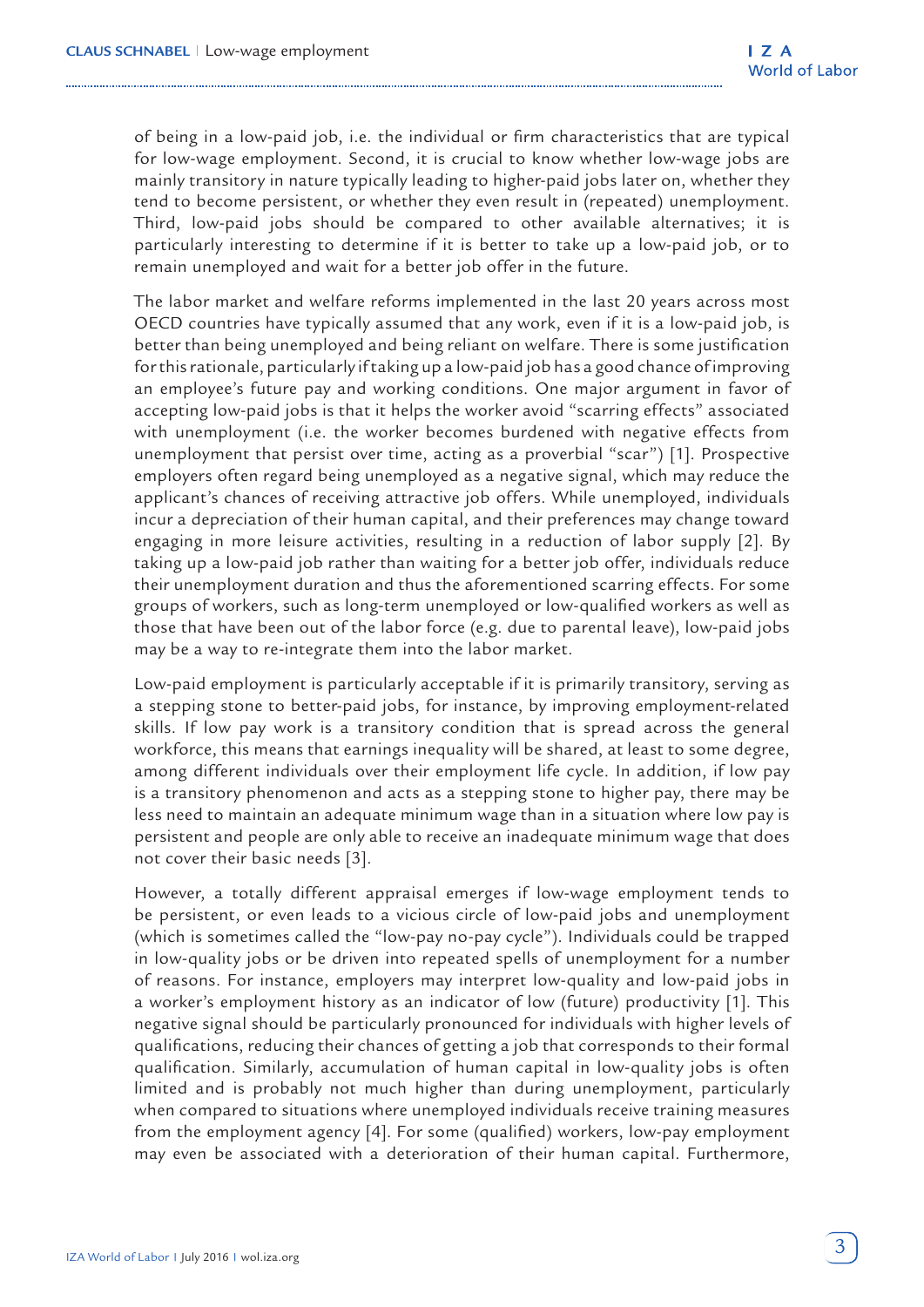on-the-job search for a better job is likely to be more difficult and less effective than when searching during unemployment (e.g. due to time restrictions). For these and other reasons, the experience of low-wage employment may have a genuine effect on an individual's probability of securing a high-paid job or being unemployed in the future—a phenomenon called "state dependence" in the literature.

If low pay becomes persistent or if it leads to a low-pay no-pay cycle, this implies that low earnings are concentrated in a fraction of the working population who may be excluded from sharing potential economic prosperity [3]. With that said, low pay for individual earners is not necessarily associated with poverty for their respective households, as in most cases, low-paid individuals are not the main or sole earners in their households.

#### **Who are the low-paid?**

In general, wages are considered low if they are less than two-thirds of the national median or the national mean of gross hourly wages. This definition of low wages, which has been endorsed by international organizations like the OECD and the EU, avoids the difficulty of defining an absolute level of low pay and facilitates international comparisons. Although other definitions of low pay are used—for instance, the lowest three deciles, or half the mean of the wage distribution—the ranking of countries in terms of low-pay incidence or persistence and the insights from empirical studies seem to be robust to using alternative definitions of low pay [5].

A number of studies across various countries have tried to identify individuals who are low-paid as well as their defining characteristics. Data from the European Community Household Panel (ECHP) 2001 indicate that, among all employees, the incidence of low pay is twice as high for female workers as for male workers [6]. Low-pay incidence is also particularly high for young workers, for those in temporary contracts, and for agricultural workers. The probability of being low-paid tends to decrease with a worker's qualification level (Figure 2), but it is notable that (in some countries) significant shares of skilled workers are also engaged in low-wage employment. These findings are confirmed by other studies for the EU [5] and for a number of countries like Denmark, the Netherlands, Italy, and Spain [7]; Germany [8]; the UK [9]; and Australia [3].

#### **Upward mobility of low-paid workers**

Having identified the main characteristics of low-paid workers, it is important to know which factors affect the dynamics of low-pay employment; in other words, do workers typically remain in low-paid jobs or are they able to move up to better-paid jobs? Studies for a number of countries show that workers in low-paid jobs are quite likely to remain in low-wage employment from one year to the next. For instance, data from the ECHP indicate that, across the EU-15 countries, about half of those workers who were low-paid in 2000 were still low-paid in 2001, whereas 31% managed to obtain wages above the low-wage threshold and almost 18% moved into non-employment [6]. Taking into account a longer time perspective of five years, 30% of the low-paid workers from 1994 remained in this state, while 43% managed to increase their wages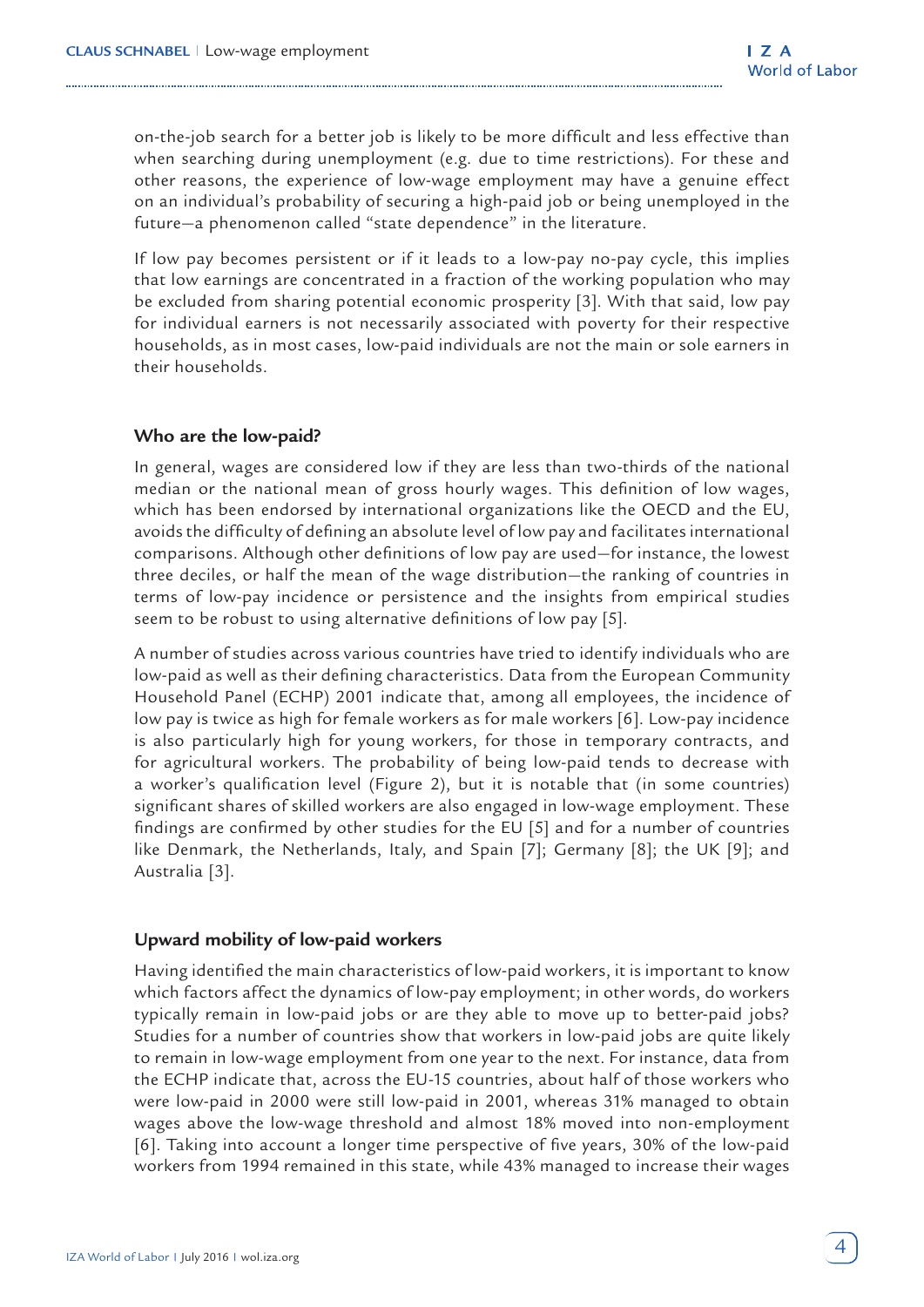

above the low-pay threshold (and 27% ended up in non-employment). Using the same set of data, a comparative analysis of male workers in 12 EU countries during the period 1994−2001 finds that the probability of a worker remaining in low-paid employment over two successive years varied from 49% (in Spain) to 70% (in the Netherlands) [5]. The authors of this study point out that, in general, countries with a relatively large share of low-paid workers also seem to be those countries where it is most difficult to move out of low-wage employment.

More detailed empirical analyses for various countries indicate that a number of factors influence labor market transitions from low to higher pay. These include individual characteristics as well as sector-specific, occupational, and establishment characteristics. Furthermore, the overall state of the labor market and labor market policies (such as training and public employment policies) may play a role too.

Concerning individual worker characteristics, not only is low-wage employment more prevalent among female and low-skilled workers, but the chances that these groups are able to escape from low-paid jobs are also generally more limited [6], [7], [8]. In contrast, younger workers at the beginning of their careers exhibit a higher probability of moving up the wage ladder than older workers [6], [8].

The characteristics of the employing firms are also significant for low-wage earners' chances of achieving higher paid jobs. In Germany, chances are better in larger industrial plants, which more frequently offer training and other possibilities for workers to accumulate human capital than smaller plants [8]. Moreover, plants with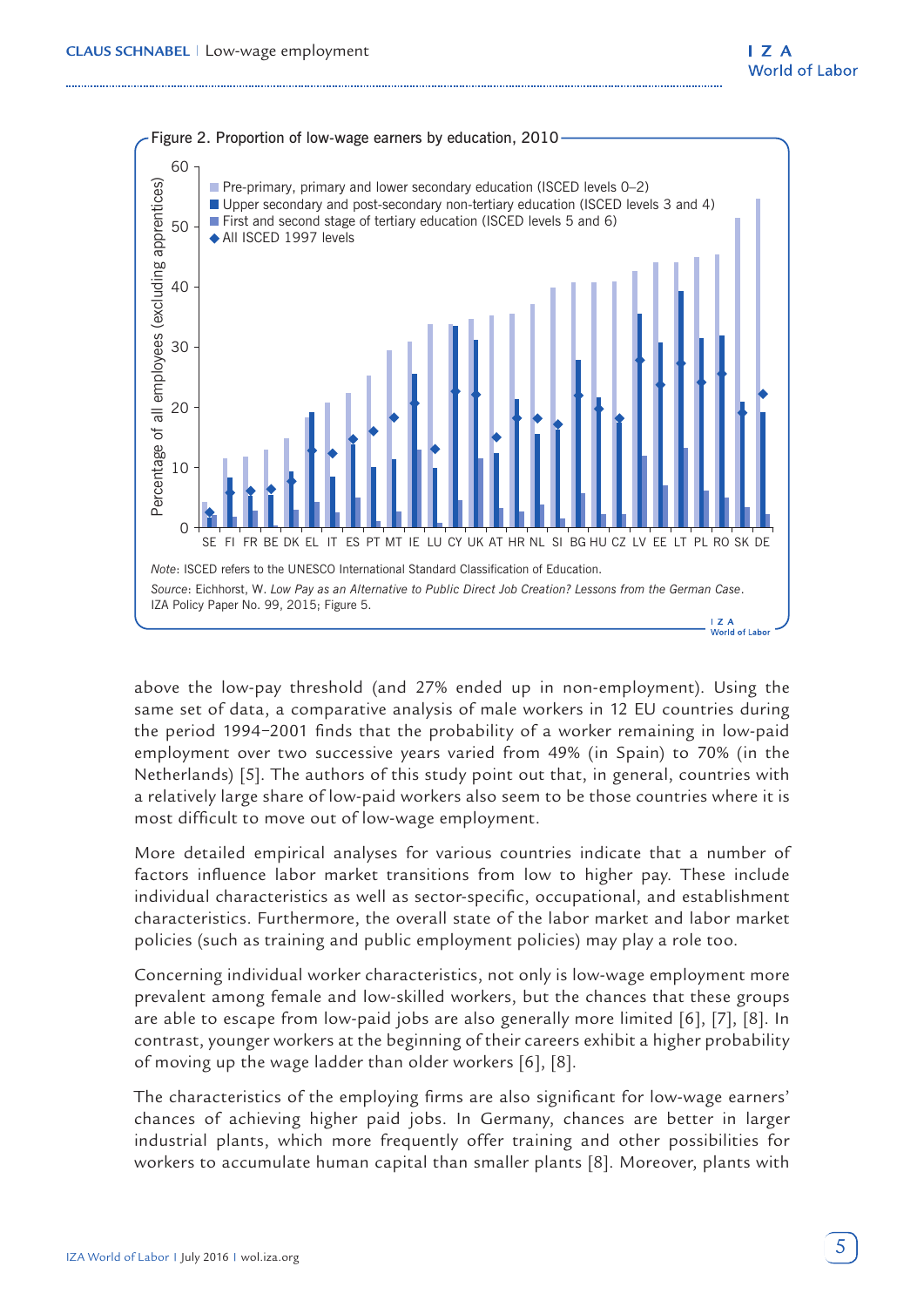a high share of low-paid workers appear to be dead ends for individual low-paid workers, since the chance of upward wage mobility in these plants is significantly lower [8]. Sectoral affiliation also seems to play a role; workers in agriculture are particularly unlikely to leave their low-wage jobs, whereas workers in the public sector seem to have better chances of securing higher paid jobs in the future [6].

Interestingly, there is no clear-cut evidence on how overall economic conditions and the state of the labor market affect transitions from low-paid to high-paid employment. Having said that, a study for the EU-15 countries reports a small dampening effect of higher unemployment rates on transitions from low- to high-paid jobs between two successive years (but no effect is seen on transitions over three years) [6]; additionally, an empirical investigation for Australia suggests that transitions between various labor force and earnings states are lower under weak than under strong economic conditions [3]. With respect to the role of labor market policies and firms' human resource management policies, transitions from low to higher pay are more likely for those workers who have received training or vocational courses [5], and in particular for those that get on-the-job training [7].

#### **Stepping stone and scarring effects of low-paid jobs**

When interpreting the evidence on pay transitions, it is important to distinguish between the heterogeneous characteristics of workers that predispose them to lowpaid jobs and the direct causal effects of low-paid employment on the probability of being low-paid, high-paid, or unemployed in the future. As discussed above, accepting a low-paid job may induce scarring effects by sending negative signals to prospective employers, by being associated with a deterioration of human capital, or by reducing workers' search intensity. It is thus important to find out, for an unemployed individual, whether it is better to take up a low-paid job or to remain unemployed and wait for a better job offer at some later point.

By estimating models that account for the fact that people who accept low-paid work are a selected subgroup (mostly based on the analytical tools and concepts developed in [10]), some empirical studies have tried to assess if low pay during a particular period in a worker's career path has a genuine effect on his/her likelihood of being in certain labor market states in the future, even after accounting for worker characteristics that predispose them to low pay. A number of studies find that having been employed in a low-paid job does indeed seem to have a genuine effect on the probability of being low-paid, high-paid, or unemployed in the future—a phenomenon called (true or genuine) state dependence in the literature. For instance, low-pay state dependence is found in all 12 EU countries examined by a comparative study of male workers, even after individual worker heterogeneity is accounted for [5]. State dependence is also found in a study of male workers in the UK which compares various methods of estimating the transition probabilities into and out of low-paid employment [9]. Another study about British men shows that low-paid jobs have almost as large an adverse effect as unemployment on future employment prospects [11], leading to the conclusion that low-wage jobs are a conduit to recurring unemployment in the UK.

In contrast, more recent evidence from outside of the UK suggests that, although substantial scarring effects from unemployment exist, low-paid jobs tend to improve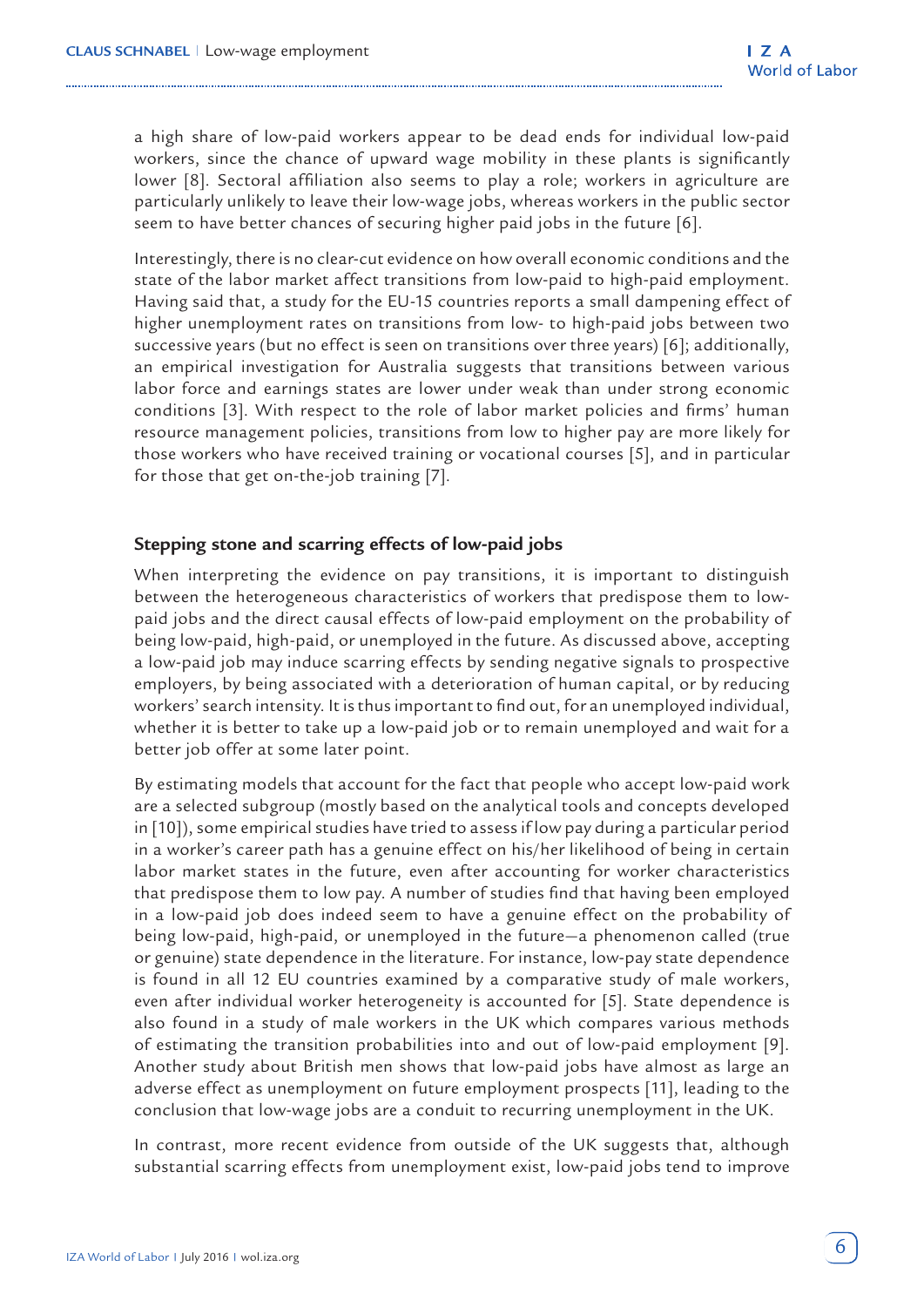workers' employment and income prospects compared to being non-employed. Two Australian studies make clear that both state dependence and stepping stone effects of low-wage employment can be present [3], [12]: Workers in low-paid jobs are more likely to be in low-wage employment in the future compared with individuals who are not in the labor force, are unemployed, or are in higher-paid jobs. However, low-paid workers are also more likely to move into higher pay in the future than those who are unemployed or those not in the labor force. For Germany, two studies show that the chances of obtaining a high-paid job by accepting low-paid work improve most strongly for those who have experienced longer periods of unemployment and for those who are less-skilled [13]. On the other hand, for individuals with medium or high qualification levels, the risk of non-employment in the future is not significantly lowered by taking up a low-paid job instead of remaining unemployed [2]. The latter result stands in contrast to an Australian study that reports less severe penalties from low-paid employment for better-educated workers [12].

Focusing on women, who constitute a disproportionate share of low-wage earners, another study for (western) Germany finds genuine state dependence in low-wage employment: having a low-paid rather than a high-paid job decreases the probability of being highly-paid in the future, and this negative effect is particularly strong in parttime jobs. Only for part-time workers, low-wage employment also increases the risk of being unemployed in the next period. With respect to future wage prospects, however, low-paid women are found to be significantly better off than unemployed or inactive women. The authors argue that, for women, low-wage jobs can help lead them out of unemployment and that these jobs should be prioritized over remaining unemployed while waiting for a better job [4]. An Australian study provides corroborating evidence that low-paid employment is always preferable to unemployment for women [12].

A careful interpretation of the empirical evidence across a number of countries thus allows three main conclusions. First, there is some evidence for state dependence regarding low-paid work in many countries. Being in low-wage employment today seems to have a genuine influence on the probability of being low-paid (as well as the probabilities of being high-paid or unemployed) in the future. However, since observed state dependence might not necessarily imply causality (for instance, due to selection issues, estimation problems, and lack of data), some caution with interpretation is clearly advisable. Second, although upward mobility appears to be limited, low-wage employment is not a persistent experience or a dead end for all low-wage earners. Low-wage jobs can act as stepping stones to better-paid jobs for some groups of workers. Third, empirical evidence on the existence of a low-pay no-pay cycle is mixed: compared to being highly-paid, some studies find that having a low-paid job increases the risk of being unemployed in the next period, or that this is the case for specific worker groups [4], [11], [12], while in other studies [3] or for other demographic groups [12], this relationship is not observed.

## **LIMITATIONS AND GAPS**

Most studies dealing with the transitions into and out of low-paid jobs treat low pay as a binary variable (i.e. an either/or condition); they generally only distinguish between being paid less than or more than a certain threshold. This has certain limitations: first, being paid slightly above the low-wage threshold of two-thirds of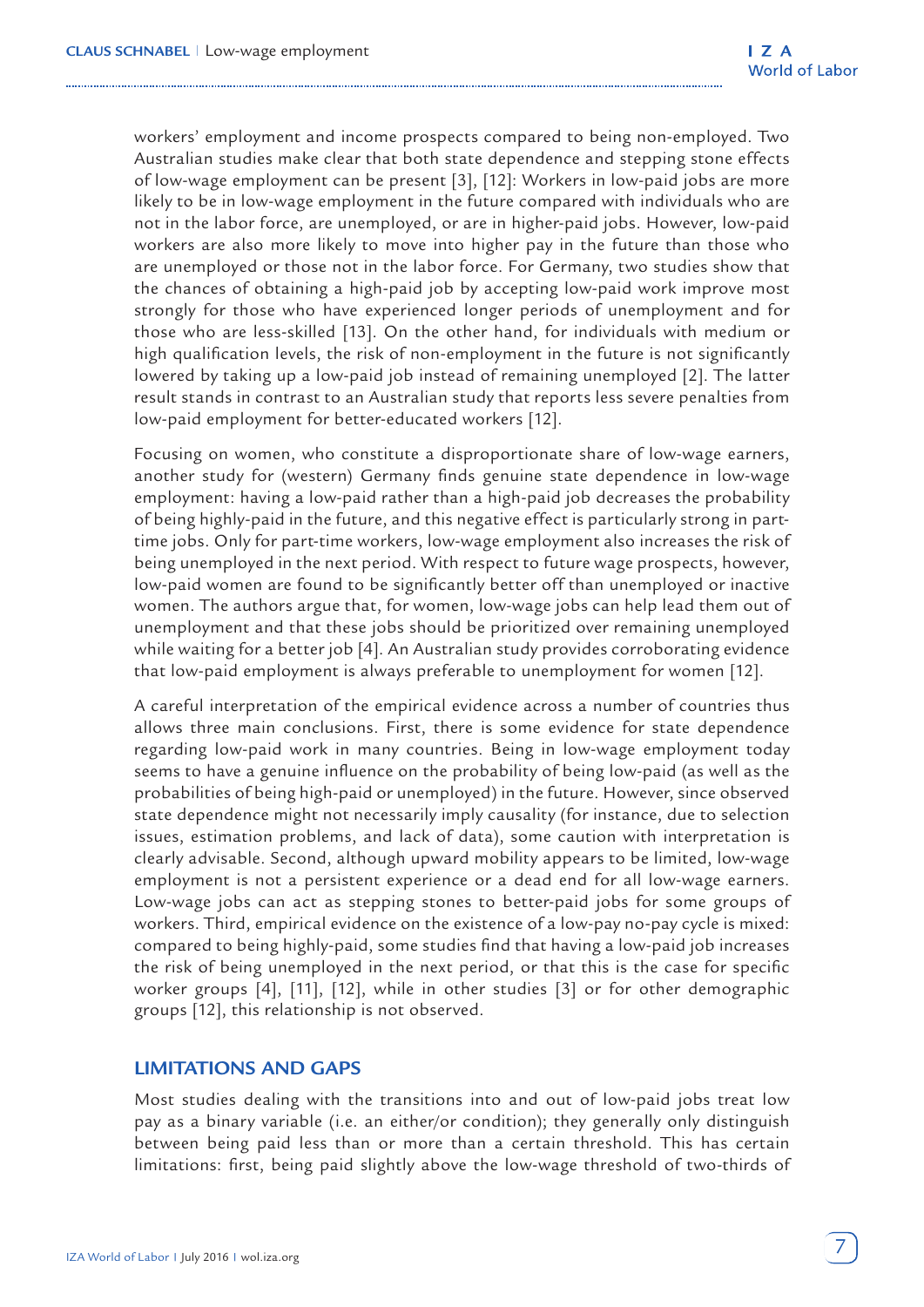the median wage, or moving up the ladder to a job that offers a wage only slightly above this threshold, does not mean that workers do indeed receive high wages. A second related issue is the extent to which wages of persons moving out of lowwage employment typically rise above the low-wage threshold, but this question has rarely been investigated. Third, although the rough probabilities of leaving low-wage employment from one period to another are known, there is not much evidence on how permanent such moves to higher-paid jobs are, nor whether workers are likely to fall back into low-paid jobs in the future.

It should also be kept in mind that the results from complex empirical investigations on the transitions into and out of low-paid employment might, to a certain degree, depend on the data and econometric methods used [9]. As quite a few influential multi-country studies are primarily based on data from the 1990s [5], [6], conducting similar studies with more recent data should provide a better understanding of the current role of low-wage employment, which may have changed over time. These types of multi-country comparative studies should also more deeply investigate the role institutional factors such as collective bargaining, minimum wages, and active labor market policies play for (transitions out of) low-paid employment, for which empirical evidence is very limited. Likewise, although some recent studies have started to look at variations among the impacts of previous labor force statuses for different demographic groups [2], [4], [12], further evidence is still needed about how "atypical employment" such as part-time work, fixed-term employment, and temporary agency work affects the upward wage mobility of low-paid workers.

## **SUMMARY AND POLICY ADVICE**

The empirical literature suggests that low-wage employment is not a persistent experience for all low-paid workers. Although upward mobility appears to be limited, low-wage jobs can act as stepping stones to better-paid jobs for some groups of workers, and do not necessarily lead to non-employment. These findings could be interpreted as providing some support for the work-first strategy that many countries have adopted in their labor market and welfare reform policies.

However, the empirical evidence also indicates that low-wage employment does not seem to be a self-correcting problem. For instance, staying in the "wrong" kind of firm (in particular small firms and those with a high share of low-paid workers) can make low-wage employment a persistent condition. This implies that labor market policies which seek to improve low-wage earners' access to higher-wage firms and occupations could reap substantial payoffs. Providing the right kind of skills and improving job search strategies may allow low-paid workers to more easily transition between jobs and climb the proverbial ladder to achieve higher earnings.

Quite a few studies show that the significant risk for low-paid workers to be low-paid or unemployed in the future is, to a large degree, not caused by experiences in lowpaid jobs; rather, it is mainly due to the workers' personal characteristics (such as insufficient skills), which inhibit their success in the labor market. This problem calls for labor market policies that provide training and better skills to these disadvantaged workers. Moreover, public policy needs to place more emphasis on early childhood development and education in order to prevent individuals from being disadvantaged at the start of their working life.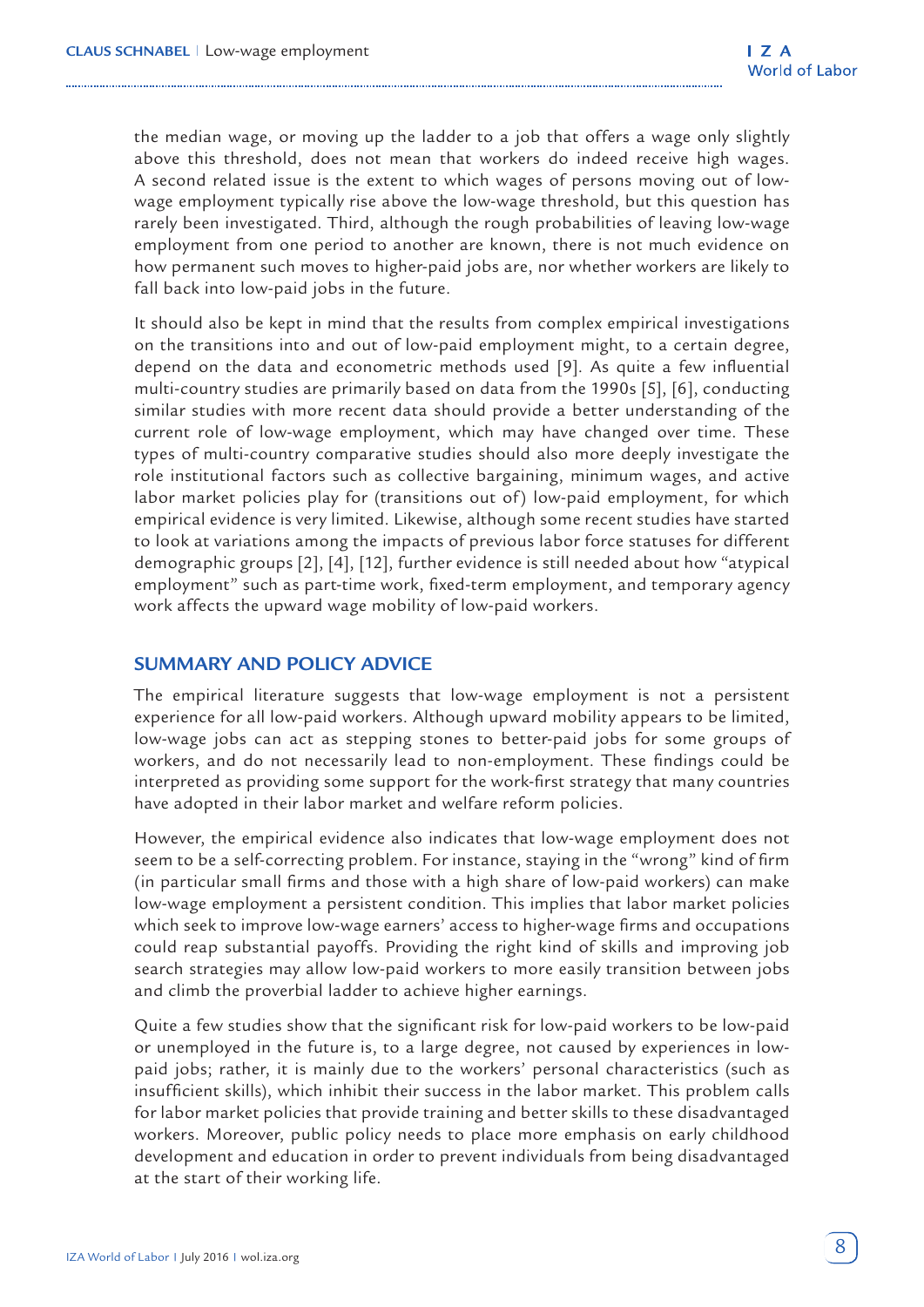A comprehensive approach to improving low-paid workers' chances in the labor market should rest on two pillars: first, an empowerment strategy should be adopted based on active labor market policies and lifelong investment in education and training; this may strengthen workers' individual bargaining positions with employers and increase their chances to move up to better jobs. This approach should be complemented by a second strategy of promoting so-called "good firms," which invest more in further training of their workers, are more productive, and provide better chances of high-paid jobs. In a wider sense, this calls for creating a well-functioning business environment in which productive firms prosper, while low-road business strategies relying on cheap labor are abandoned.

## **Acknowledgments**

The author thanks an anonymous referee and the IZA World of Labor editors for helpful suggestions on earlier drafts. The author also thanks Alexander Mosthaf. Previous work of the author (together with Alexander Mosthaf, Thorsten Schank, and Jens Stephani) contains a larger number of background references for the material presented here and has been used in some parts of this article [4], [8].

## **Competing interests**

The IZA World of Labor project is committed to the *IZA Guiding Principles of Research Integrity*. The author declares to have observed these principles.

© Claus Schnabel